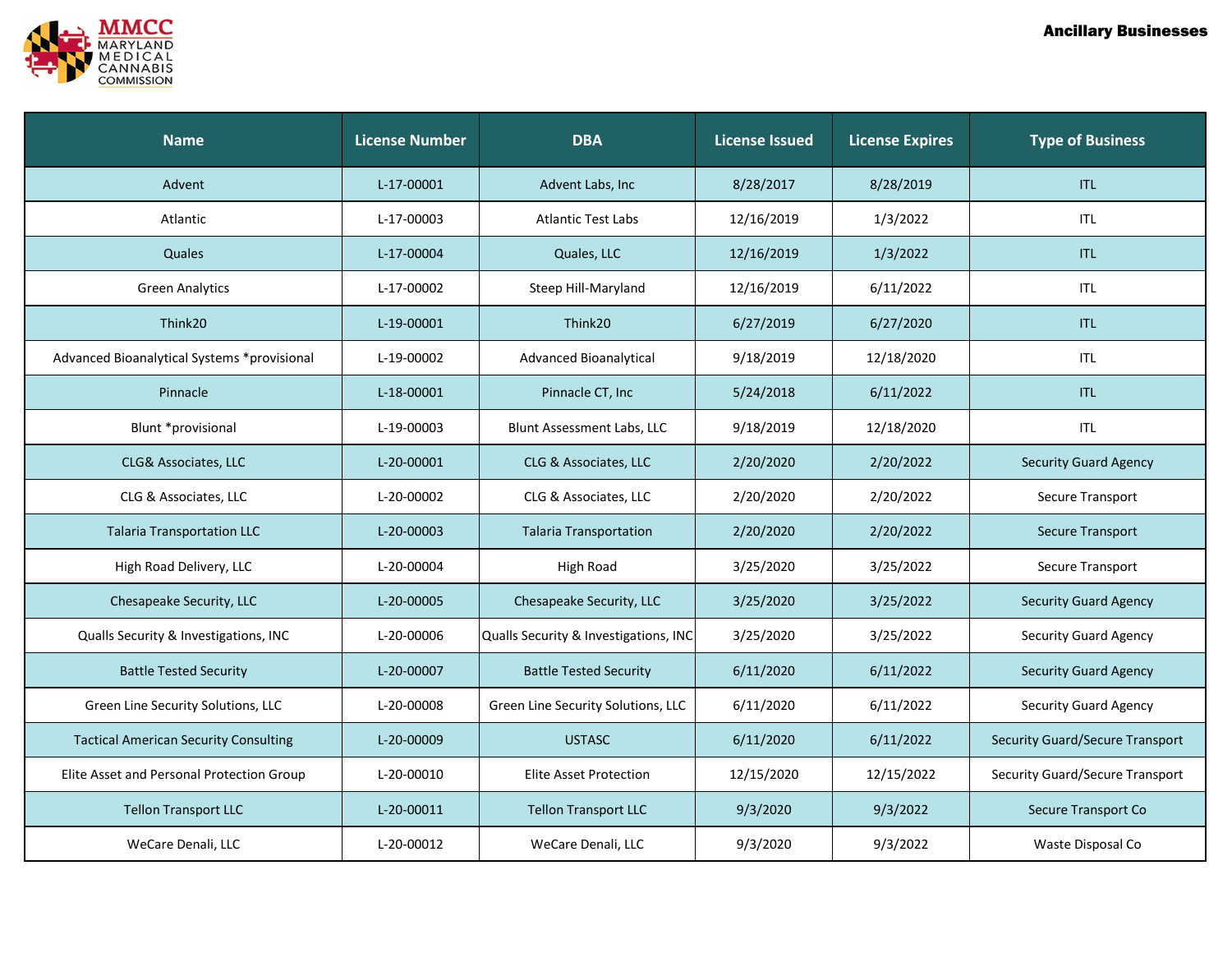

| Kenneth M Craig                               | L-20-00013 | Pikkingroll                                    | 10/1/2020  | 10/1/2022  | Secure Transport Co          |
|-----------------------------------------------|------------|------------------------------------------------|------------|------------|------------------------------|
| <b>Green Team Transport LLC</b>               | L-20-00014 | <b>Green Team Transport LLC</b>                | 10/1/2020  | 10/1/2022  | Secure Transport Co          |
| On Site Police LLC                            | L-20-00015 | On Site Police LLC                             | 11/17/2020 | 11/17/2022 | <b>Security Guard Agency</b> |
| Securitas Security Services USA, Inc.         | A-21-00002 | Securitas Security Services USA, Inc.          | 2/25/2021  | 2/25/2023  | <b>Security Guard Agency</b> |
| JB Enterprises Limited Liability Company      | A-21-00003 | <b>Consise Moves</b>                           | 2/25/2021  | 2/25/2023  | Secure Transport Co          |
| Roll Up Delivery Service, LLC                 | A-21-00004 | Roll Up                                        | 2/25/2021  | 2/25/2023  | Secure Transport Co          |
| <b>Herb Shuttles LLC</b>                      | A-21-00008 | <b>Herb Shuttles LLC</b>                       | 6/17/2021  | 6/17/2023  | Secure Transport Co          |
| <b>Costa Security Services LLC</b>            | A-21-00001 | Costa Security Services LLC                    | 4/22/2021  | 4/22/2023  | <b>Security Guard Agency</b> |
| <b>Universal Protection Services LLC</b>      | A-21-00032 | <b>Allied Universal Security Services</b>      | 8/3/2021   | 8/3/2023   | <b>Security Guard Agency</b> |
| Fresh, Fresh Health Care Agency, LLC          | A-21-00027 | Fresh, Fresh Health Care Agency,<br><b>LLC</b> | 6-30-2021  | 6/30/2023  | Green Waste Disposal Company |
| Alexander Security Comsultants. LLC           | A-21-00015 | <b>Alexander Securit Consultants</b>           | 5/27/2021  | 5/27/2023  | <b>Security Guard Agency</b> |
| <b>Bri-Bet Security Solutions, LLC</b>        | A-21-00016 | <b>Bri-Bet Security</b>                        | 5/27/2021  | 5/27/2023  | <b>Security Guard Agency</b> |
| Prime Elite Services, LLC                     | A-21-00017 | <b>Prime Elite</b>                             | 5/27/2021  | 5/27/2023  | <b>Security Guard Agency</b> |
| MetroOne Loss Prevention Services Group, Inc. | A-21-00031 | MetroOne Loss Prevention                       | 8/26/2021  | 8/26/2023  | <b>Security Guard Agency</b> |
| Jansen M. Robinson                            | A-21-00033 | Landmark Physical Security                     | 9/23/2021  | 9/23/2023  | <b>Security Guard Agency</b> |
| P and D Enterprises, Corp                     | A-21-00034 | CannaCare 143                                  | 9/23/2021  | 9/23/2023  | Green Waste Disposal Company |
| Earthly Conversions, LLC                      | A-21-00030 | <b>Earthly Conversions</b>                     | 10/28/2021 | 10/28/2023 | Green Waste Disposal Company |
| Browns Security, LLC                          | A-21-00036 | Shall Be Global                                | 10/28/2021 | 10/28/2023 | <b>Security Guard Agency</b> |
| First Coast Security Solutions, Inc.          | A-21-00038 | <b>First Coast Security</b>                    | 12/16/2021 | 12/16/2023 | <b>Security Guard Agency</b> |
| Green Line Security Solutions, LLC            | A-21-00041 | <b>Green Line Security</b>                     | 12/16/2021 | 12/16/2023 | Secure Transport Co          |
|                                               |            |                                                |            |            |                              |